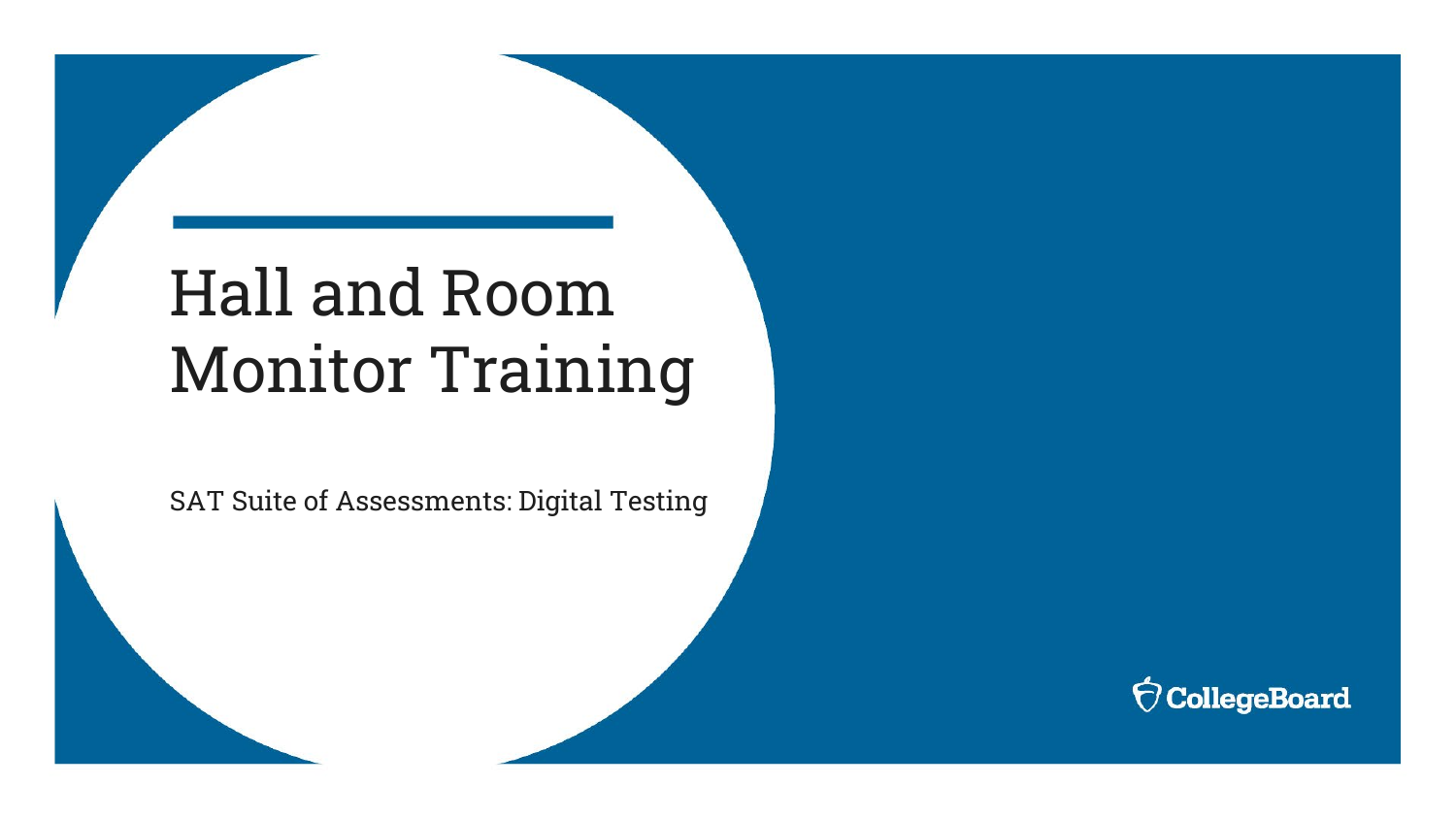## General Responsibilities for Room Monitors

**Room monitor(s)** help set up the testing area and assist the proctor to monitor testing.

Other duties include:

- Help with student check-in
- Answer questions
- Help distribute materials
- Monitor test takers and report violations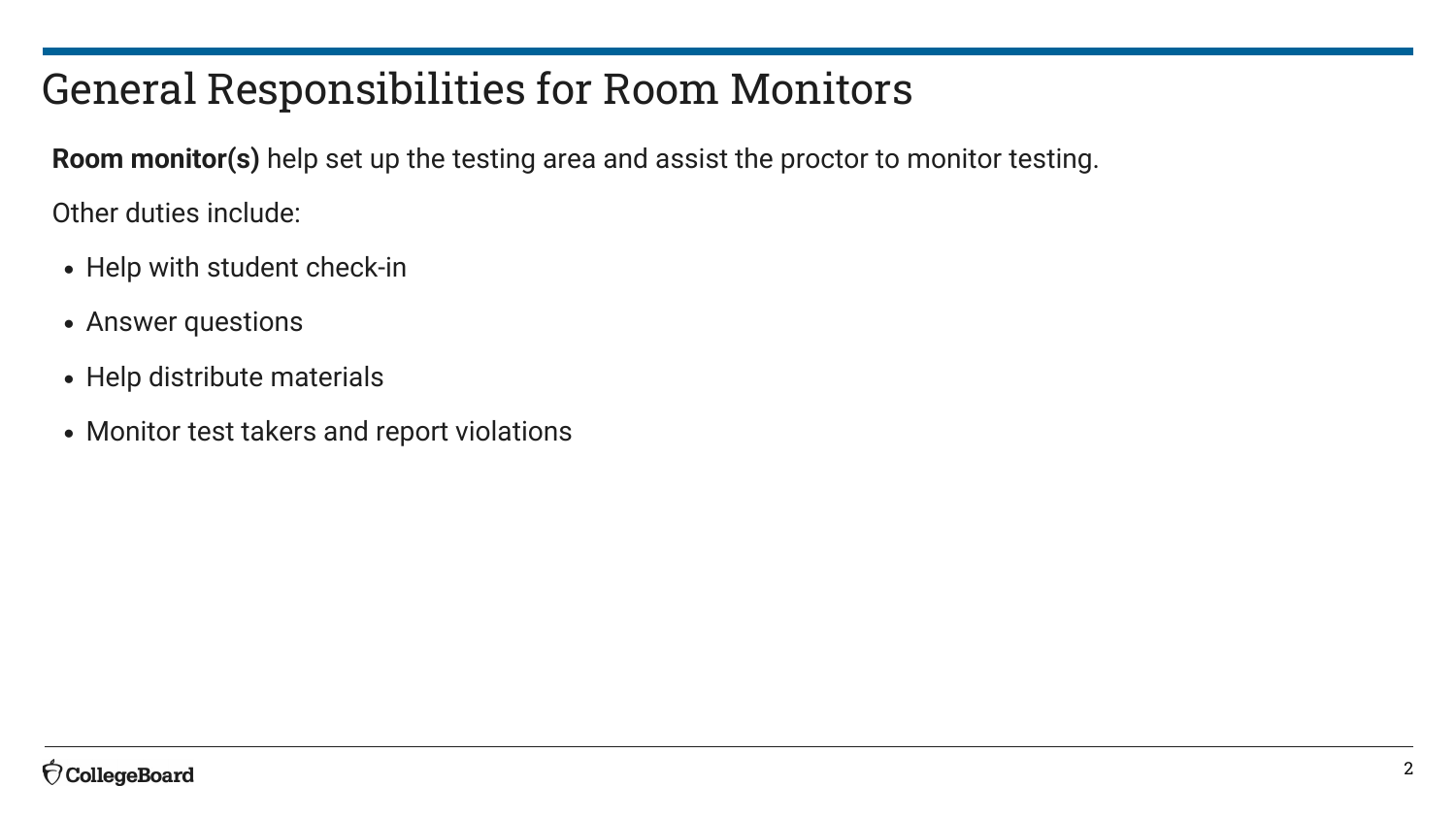# General Responsibilities for Hall Monitors

**Hall monitor(s)** help with setup and make sure the areas outside the testing rooms remain quiet and secure.

Other duties include:

- Help with student check-in
- Direct students to rooms
- Patrol halls and report violations
- Cover for staff on breaks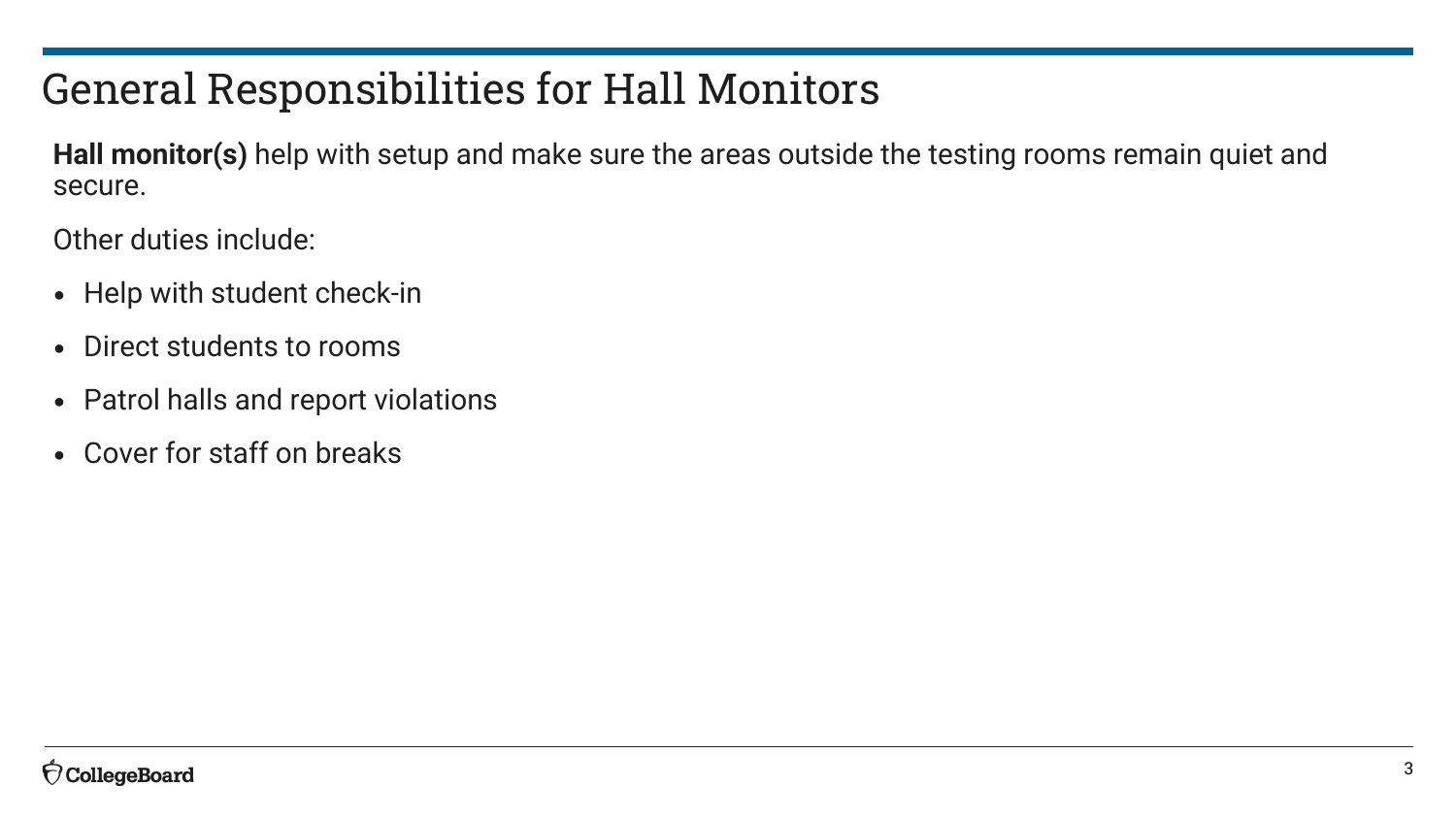#### Tasks

- The test coordinator should share your assignment with you prior to test day.
	- You may be assigned to a standard testing room or an ccommodated testing room.
	- If assisting in an accommodated testing room, your test coordinator or SSD coordinator may provide you with additional instructions.
- You may be assigned tasks such as:
	- Covering up or removing instructional materials in a classroom
	- Collecting electronic devices and backpacks (if permitted under school policy) as students enter the testing room
	- Setting up classrooms per seating requirements indicated in the testing manual
	- Other tasks, as asked by the test coordinator
- Ask for the name of the backup test coordinator, in case the test coordinator is not available on test day.
- Sign the Testing Staff Agreement, which will be provided to you by the test coordinator.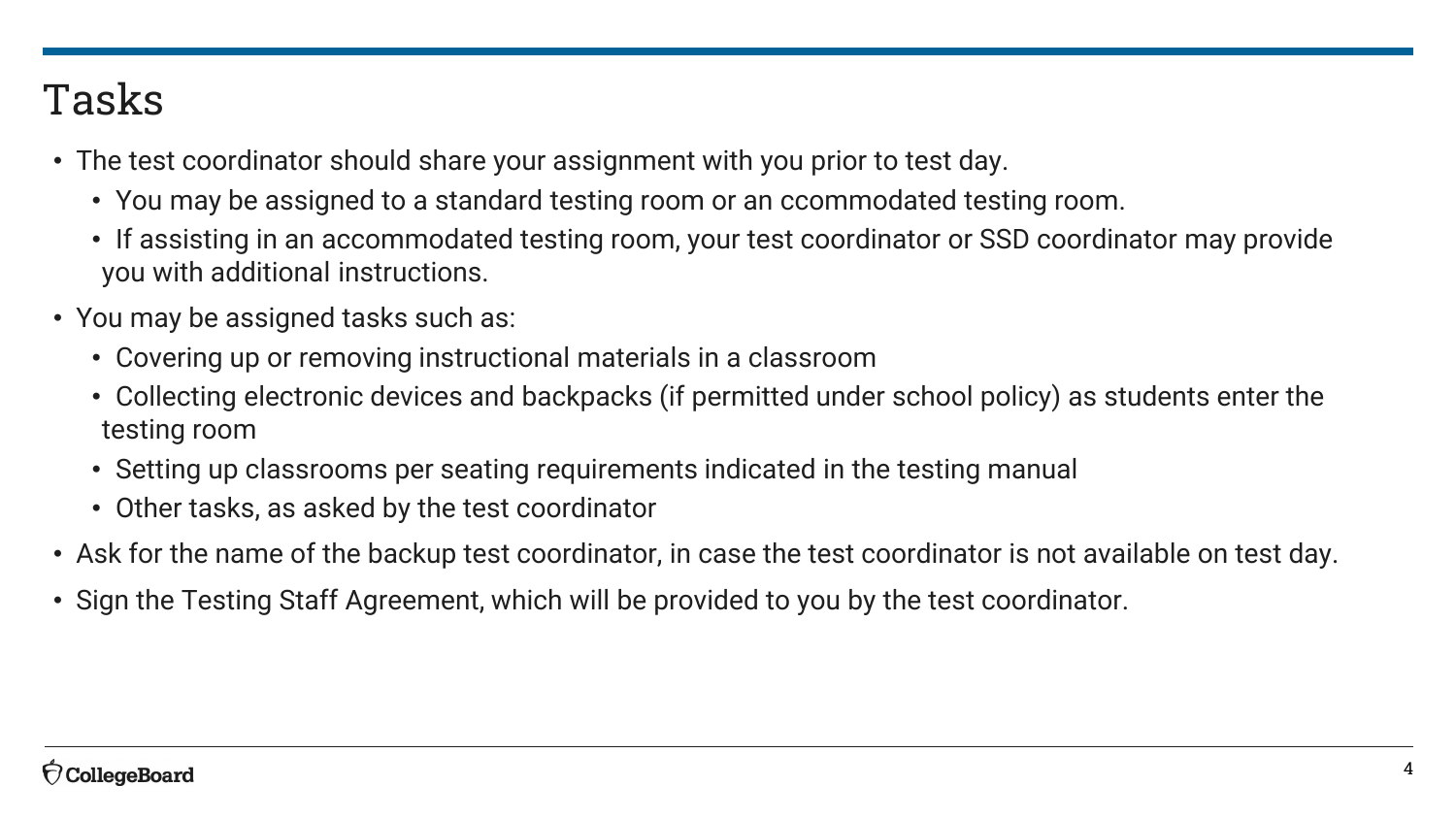#### Room Preparation: Seating Requirements

The following are seating requirements for all testing rooms:

- Partitions and/or dividers between students are highly recommended.
- Students must be seated no less than 3 feet apart side-to-side and 5 feet back-to-back/front-to-back (measured from the center of one computer to the center of the next computer).
- Face-to-face seating configurations are only allowed with the use of partitions.
- U-shaped seating configurations are allowed; however, students must face outward and toward the wall and must not be seated next to one another in the connecting corner.
- Testing stations should be configured to prevent students from viewing one another's computer screens.
- Ensure unimpeded access to every student by staff.
- Provide enough desk space for the testing device, plus the use of scratch paper and a calculator.
- If laptops are used, they must be placed on tables or desks.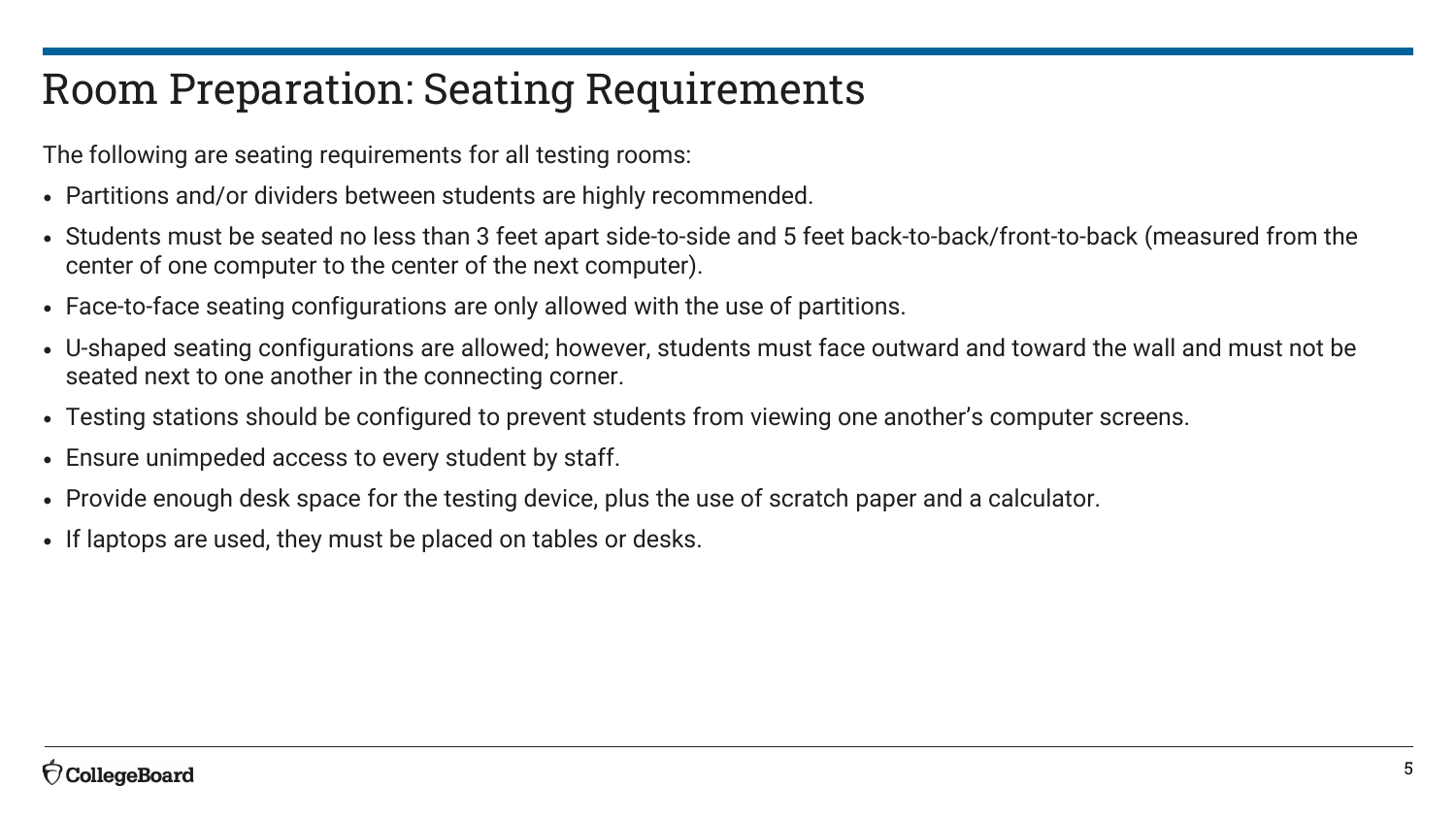## Allowable Items

During the test (including breaks), students should **only** have the following items on their desk:

- Scratch paper
- Test ticket
- Writing utensil
- Calculators
	- Calculators may only be used on the Math Test Calculator portion, unless a student has been preapproved by the College Board to use a four-function calculator as an accommodation on the Math – No Calculator section.



To help staff monitor calculator use, the Math Test  $-$  No Calculator portion will have a symbol at the top of each test book page.

• Copies of translated test directions and/or word-to-word bilingual dictionary, if applicable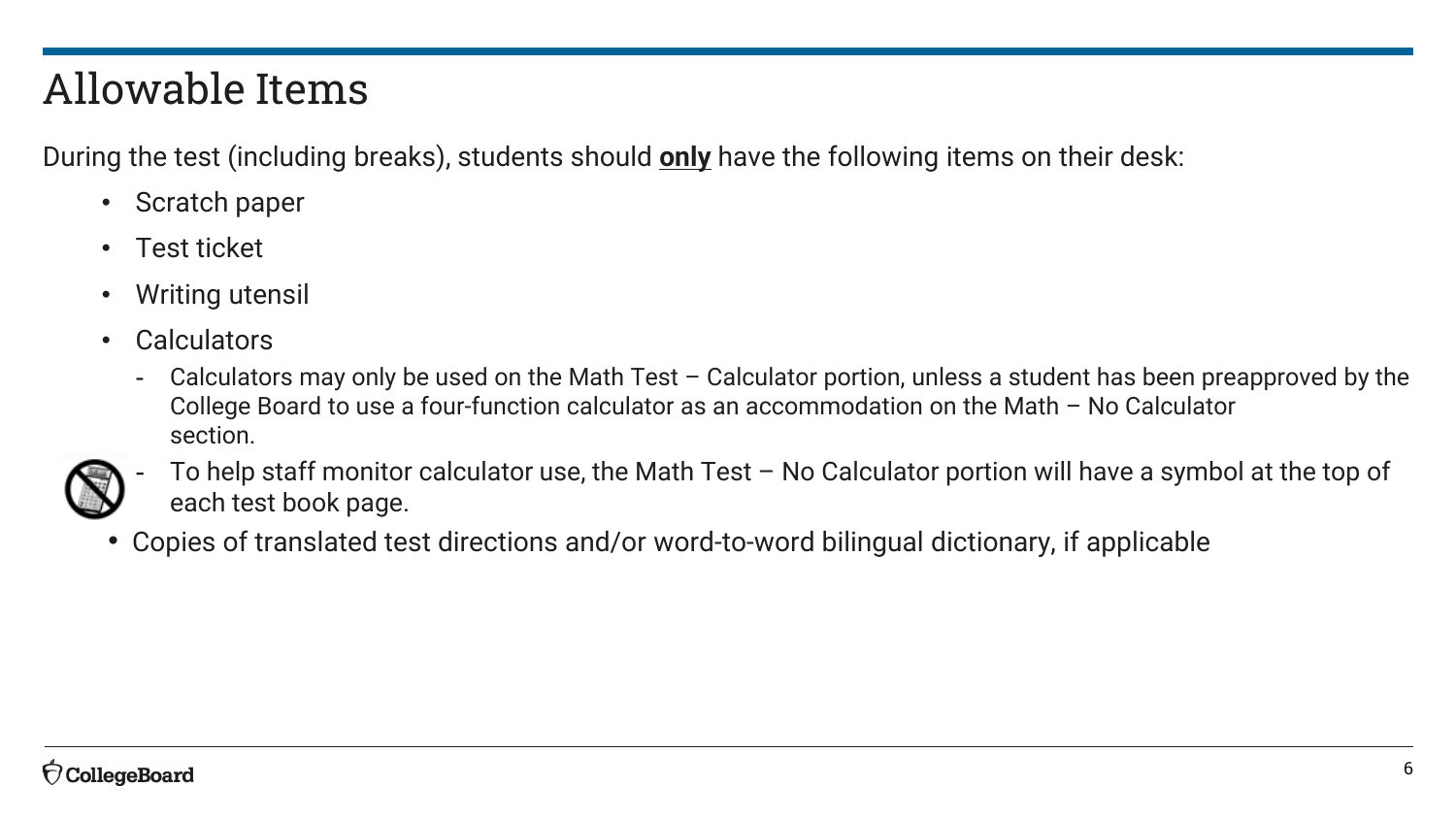#### Prohibited Items

Use of the following items is prohibited:

- Mobile phones, smartwatches, fitness trackers, or other wearable technology (simple nondigital watches are acceptable)
- Audio players/recorders, Bluetooth devices (e.g., wireless earbuds/headphones), or any personal computing devices other than the device used for the test
- Separate timers of any type
- Cameras or any other photographic equipment
- Highlighters
- Compasses, rulers, protractors, or cutting devices
- Books or references of any kind (other than approved word-to-word bilingual dictionaries)
- Notes, pamphlets, or papers of any kind (other than translated test directions or scratch paper)
- Earplugs
- Unacceptable calculators that have QWERTY (computer-style) keypads, use paper tape, make noise, or use a power cord
- Weapons or firearms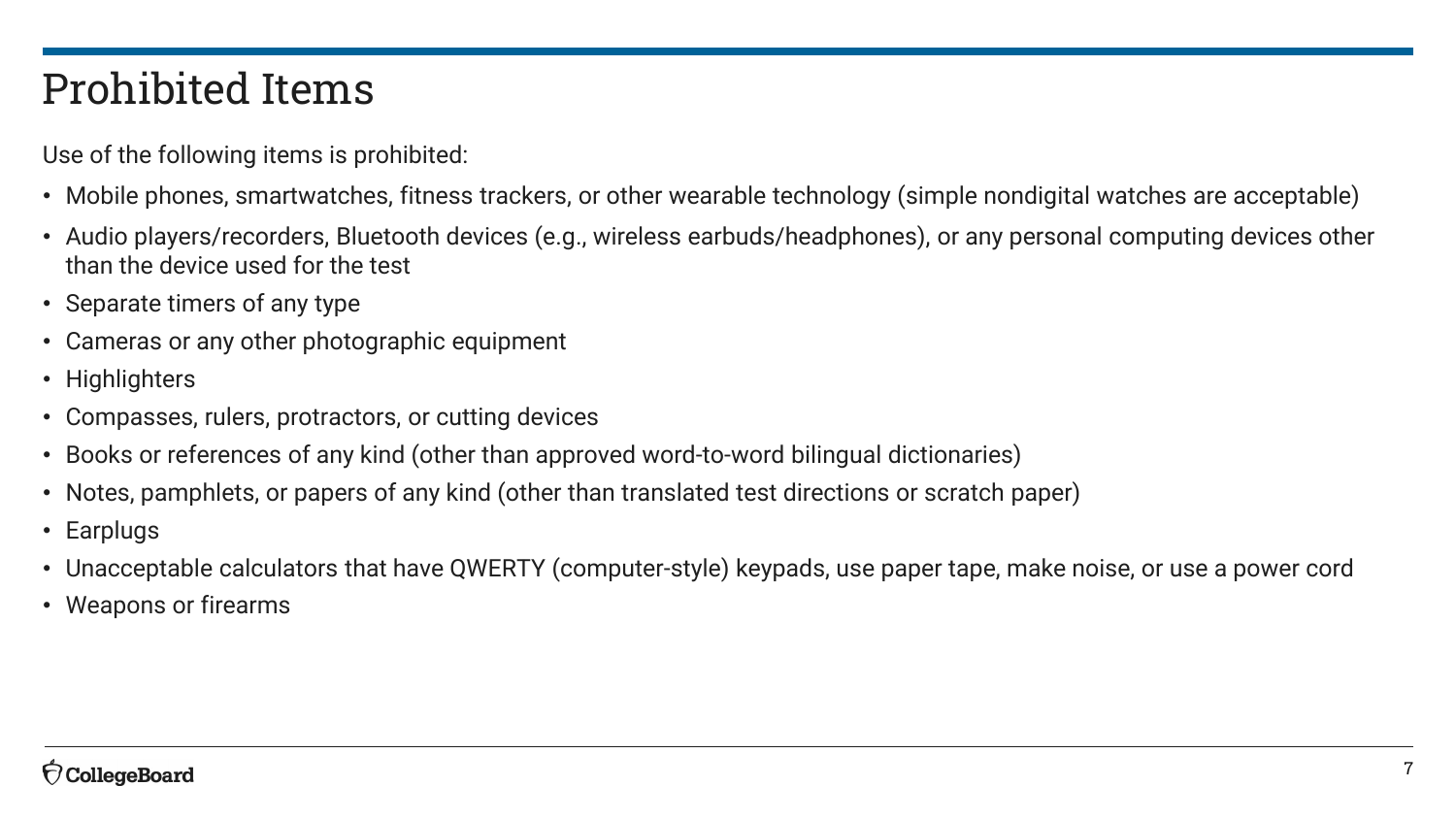## Electronic Devices

- If your school already collects phones and electronic devices for testing, we encourage you to continue using the methods that work for you and your students.
- If you do not currently collect students' electronic devices, here are some suggestions:
	- Instruct students to disable alarms and power off cell phones when they enter the testing room.
	- Collect students' cell phones and wearable technology in a basket/envelope/bag before testing begins.
	- Give students sticky notes and/or smaller envelopes to label their items with their name.
	- Collect labeled items from students once they're seated.
		- If possible, keep student items in the order they were collected in, for easier return after testing.
		- Keep the devices at the front of the room on the proctor's desk for the duration of testing.



**Best Practice:** Encourage students NOT to bring in phones or electronic devices into the testing room. Students using their device at any time during testing may result in invalidation of scores.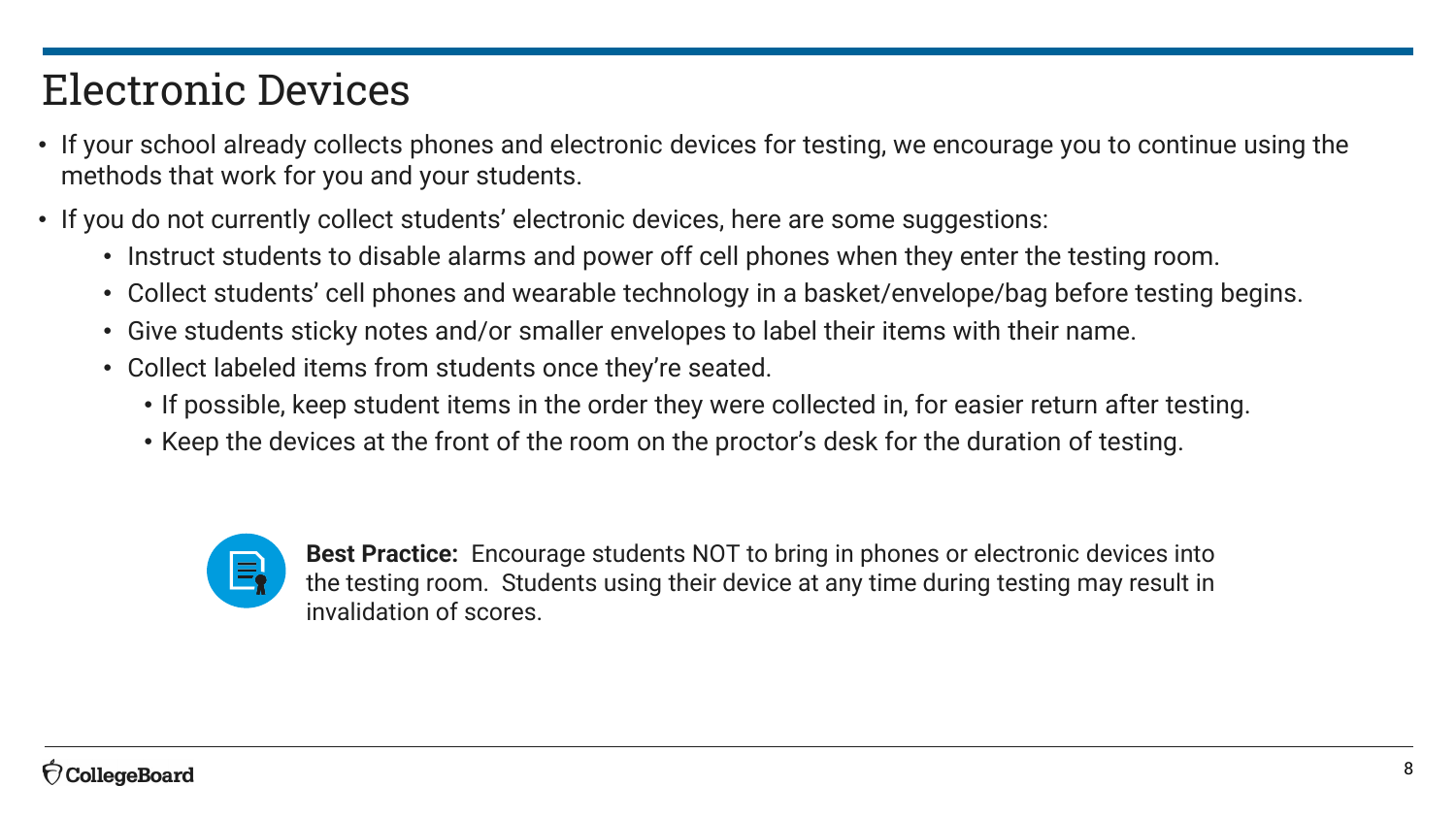#### Snacks

- Students are encouraged to bring food or drink to consume during designated times.
	- They can be stored under a student's desk or placed in a designated area away from the testing materials.
- The testing room should have a designated area in which students can eat to ensure test materials are not ruined.
- Students may not eat or drink during the test (unless the student has an approved accommodation to do so).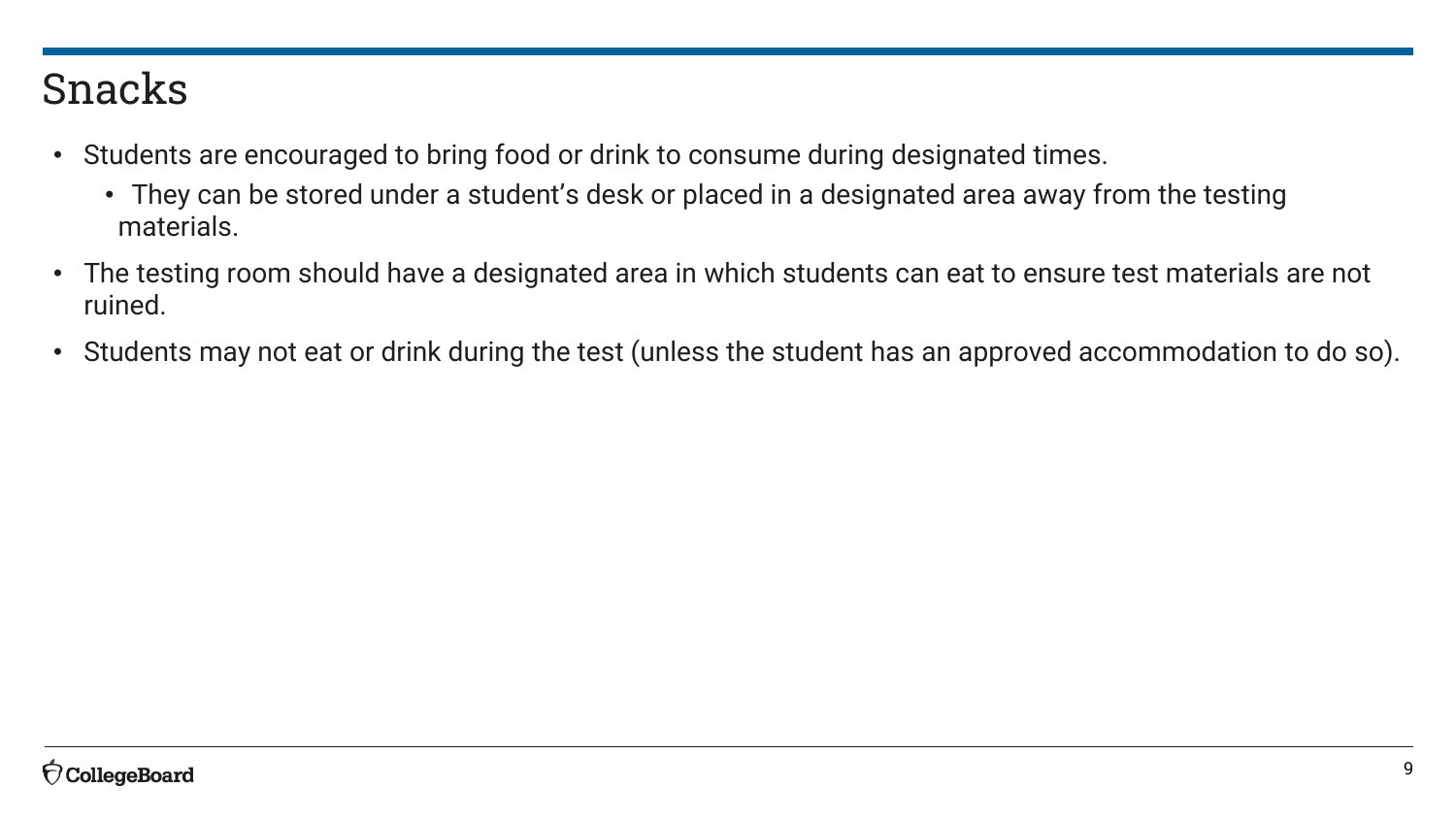# Admitting Students

- Follow your test coordinator's instructions regarding admitting students to testing areas. Schools may:
	- Have a central check-in, in which you may be asked to help mark student attendance, then direct students to their pre-determined testing location.
	- Have students report directly to an assigned testing location in the morning. Help ensure that students are checking into the correct room and assist with marking room rosters, as necessary.
- Photo ID policy
	- Photo ID isn't required for students that are known to testing staff.
- Test coordinators or proctors should have created seating charts ahead of test day.
	- Do not allow students to choose their own seats.
	- Students should be assigned seats in no particular pattern, so that friends and relatives are not seated next to each other.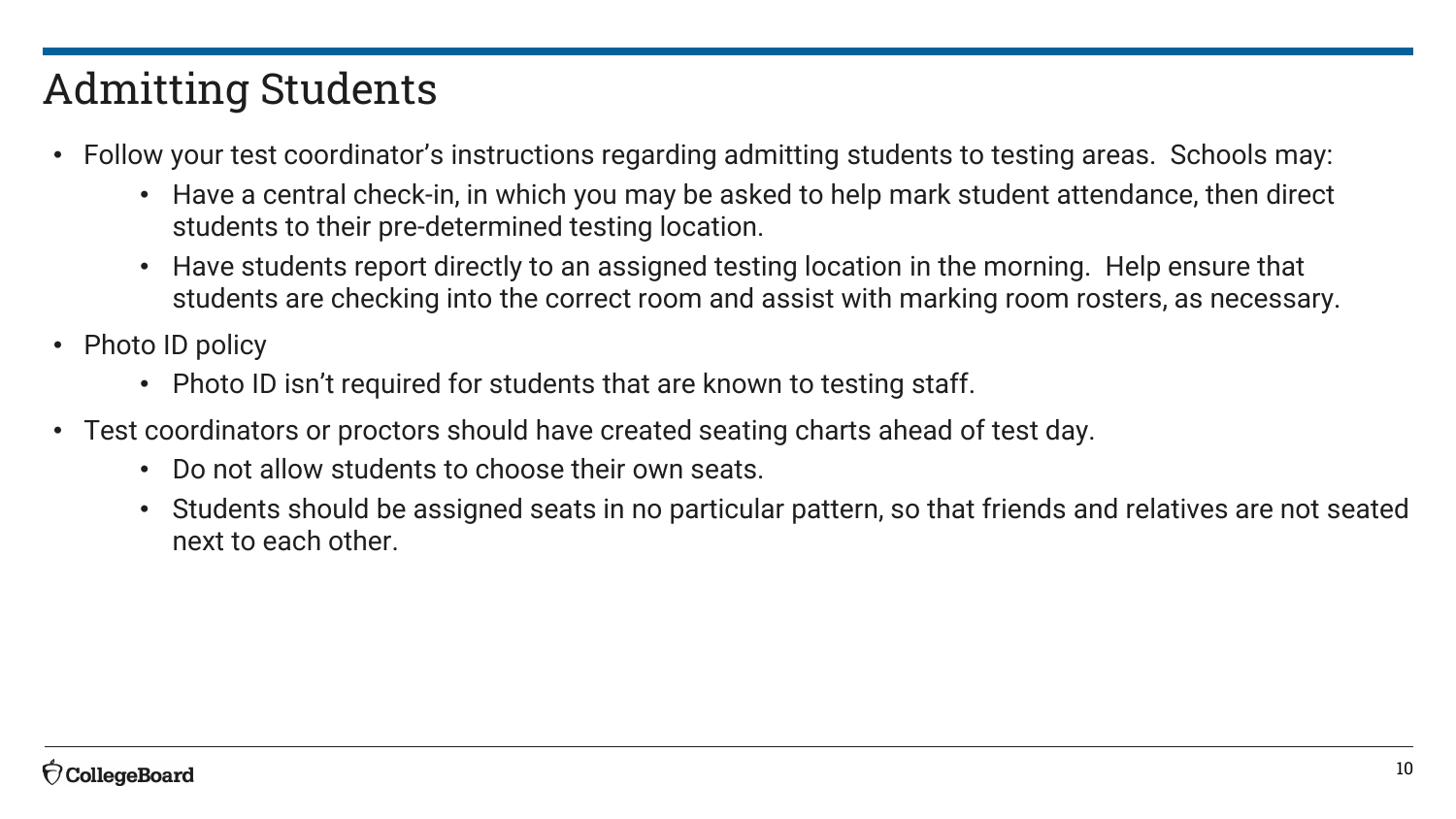# Distributing Materials

- If helping the proctor to distribute materials, the room monitor should:
	- Make sure each student receives the test ticket with their name printed on it. If you're unsure of a student's identity, ask the student to present their ID to verify their name.
	- Test materials need to be handed to each student individually. Do not allow test tickets or scratch paper to be passed down rows by students.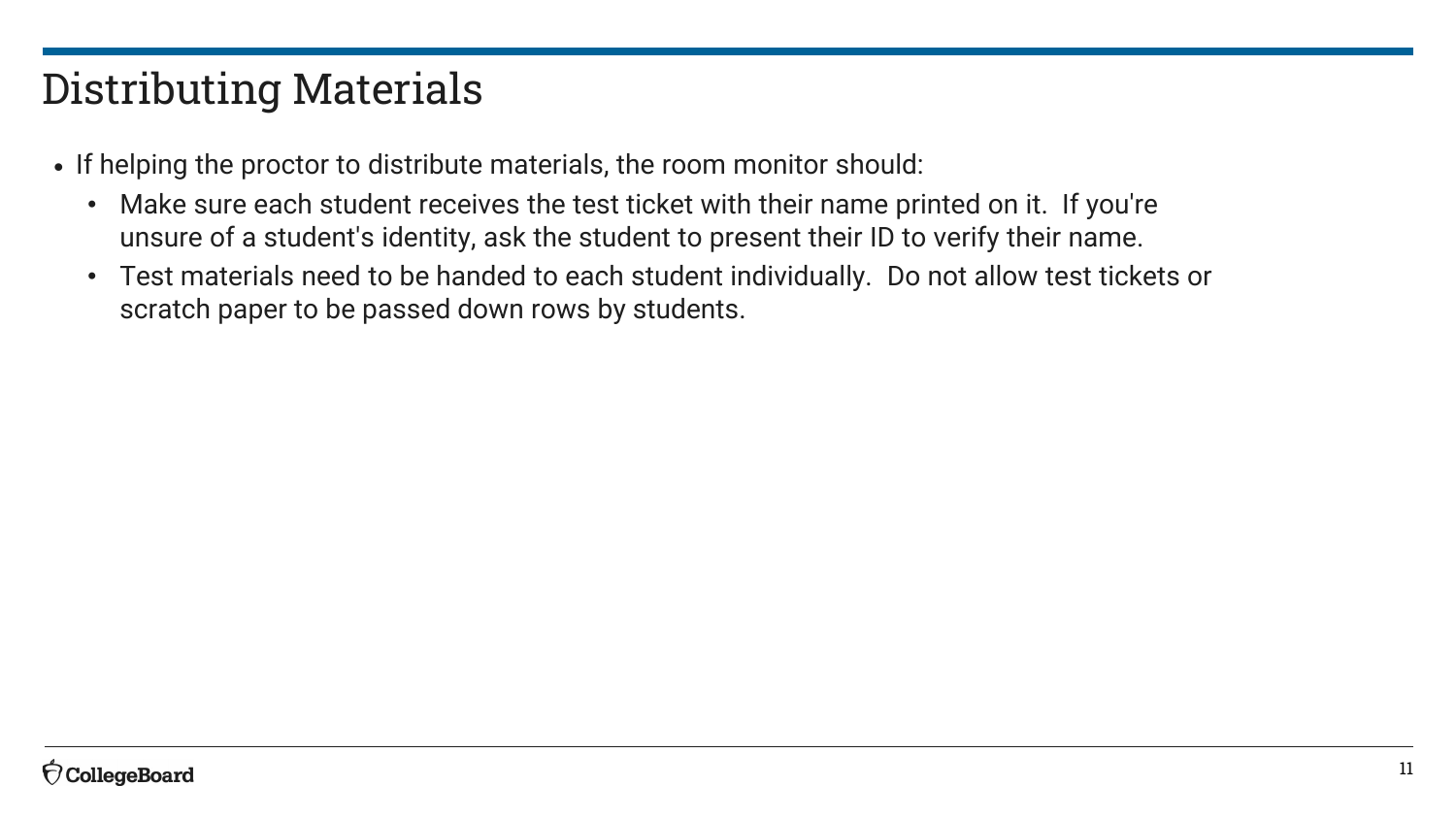## Actively Monitoring: Room Monitors

Remain vigilant during the test by:

- Walking around the room to monitor students.
- Staying in the room so that students do not gain an unfair advantage.
- Observe to ensure there is no copying of answers and no communication among students.
- Ensure proper spacing. Watch for roaming eyes and signals between students.
- Ensure no prohibited items are present.
	- Look for any student using or attempting to use a prohibited aid
	- Stay focused and alert throughout the test administration by not reading books, grading papers, or working on a computer.
- Remain vigilant during breaks by:
	- Looking to see that student test-taking devices are on the correct screen.
	- Ensure that phones or othe prohibited devices are not used.
	- Check that any translated instructions or word-to-word dictionaries are closed and left on the desks.
	- Monitoring students to prevent the discussion of test content.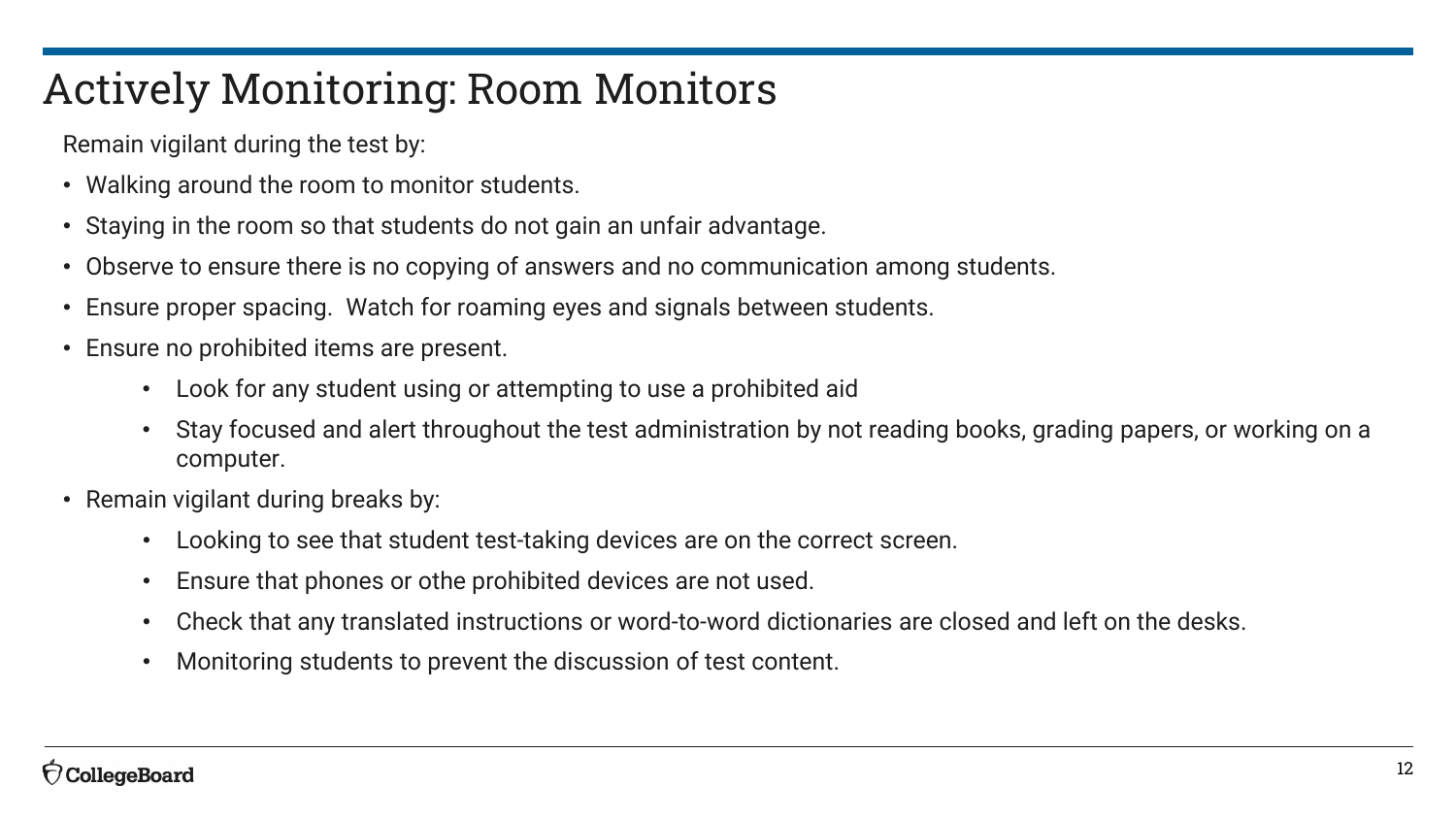# Actively Monitoring: Hall Monitors

- Ensure that the testing area remains quiet if other classes are still in session and students are going from class to class.
- During Breaks
	- Make certain prohibited items are not being used.
	- Students should not be discussing test content.
	- Students may eat during designated breaks in the designated areas.
- Unscheduled Breaks
	- When students need a break during an unscheduled time, staff should adhere to the following guidelines for permitting unscheduled breaks:
		- Inform students that they won't get extra testing time.
		- Allow only one student at a time to take an unscheduled break.



**If prohibited behavior occurs, do not guess what to do. Follow instructions as indicated in the irregularity chart of the testing room manuals.**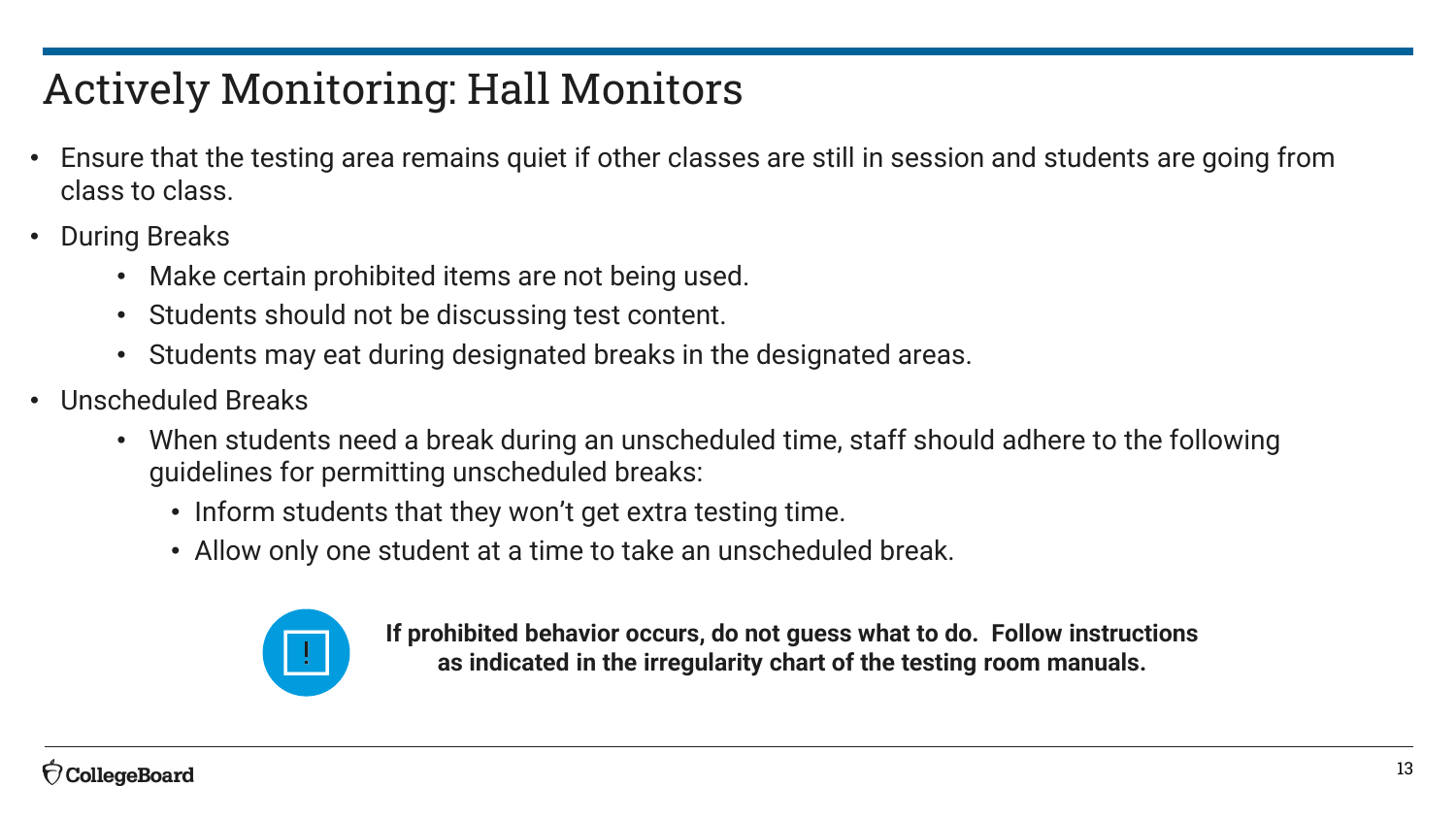#### After the Test

- Assist the proctor in collecting testing materials when all testing and administrative activities are complete.
	- Students may need to complete the optional questionnaire and score sends in TIDE (SAT School Day only). The proctor has instructions in the manual regarding how to assist these students.
	- Do not allow students to pass testing materials down the rows. Pick up materials from students individually.
	- All materials must be accounted for before dismissing students.
- If an irregularity occurred in a classroom, provide any information that the proctor needs to fill out an Irregularity Report (IR).
- Assist the proctor or test coordinator in any other tasks, as assigned.